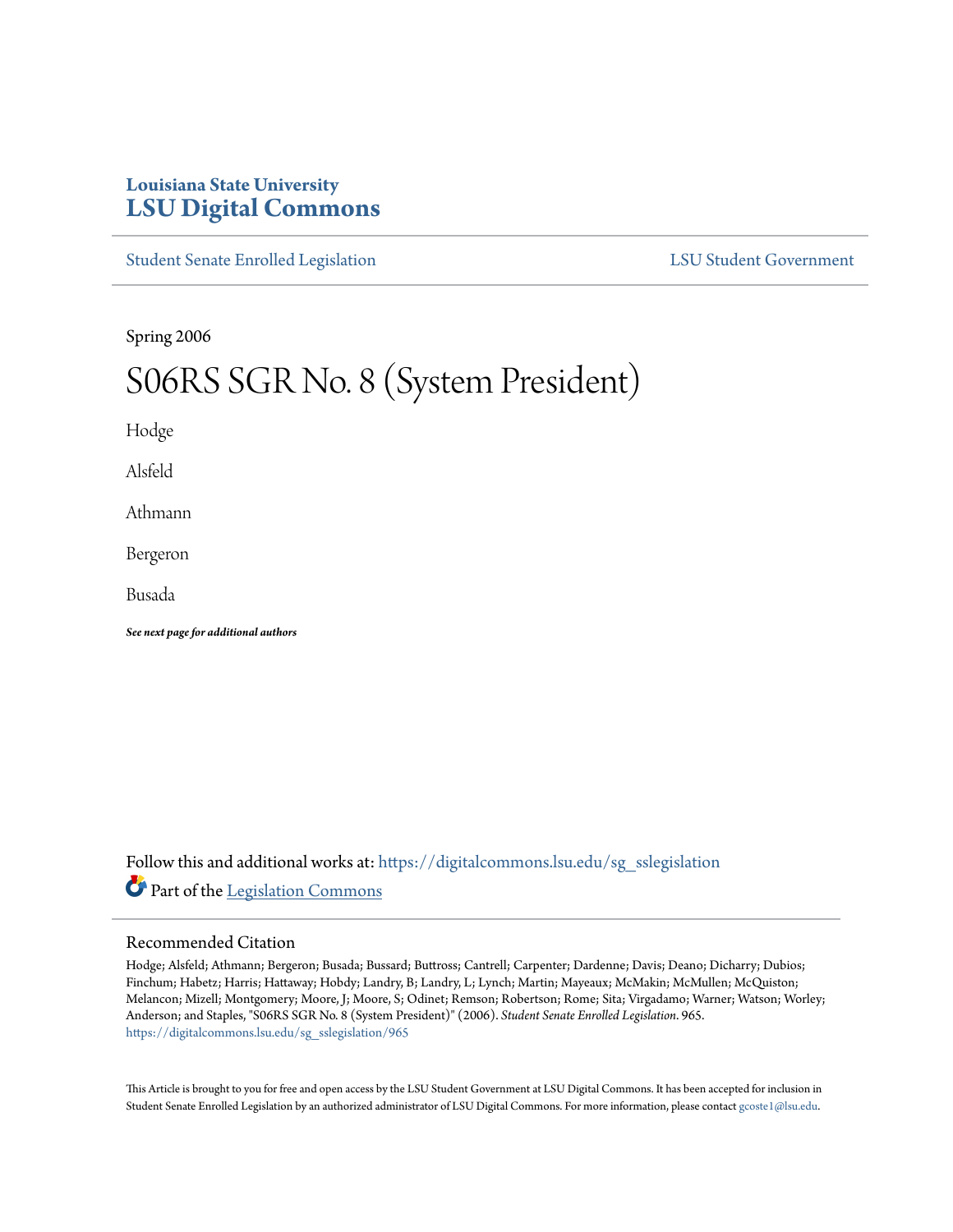#### **Authors**

Hodge, Alsfeld, Athmann, Bergeron, Busada, Bussard, Buttross, Cantrell, Carpenter, Dardenne, Davis, Deano, Dicharry, Dubios, Finchum, Habetz, Harris, Hattaway, Hobdy, B Landry, L Landry, Lynch, Martin, Mayeaux, McMakin, McMullen, McQuiston, Melancon, Mizell, Montgomery, J Moore, S Moore, Odinet, Remson, Robertson, Rome, Sita, Virgadamo, Warner, Watson, Worley, Anderson, and Staples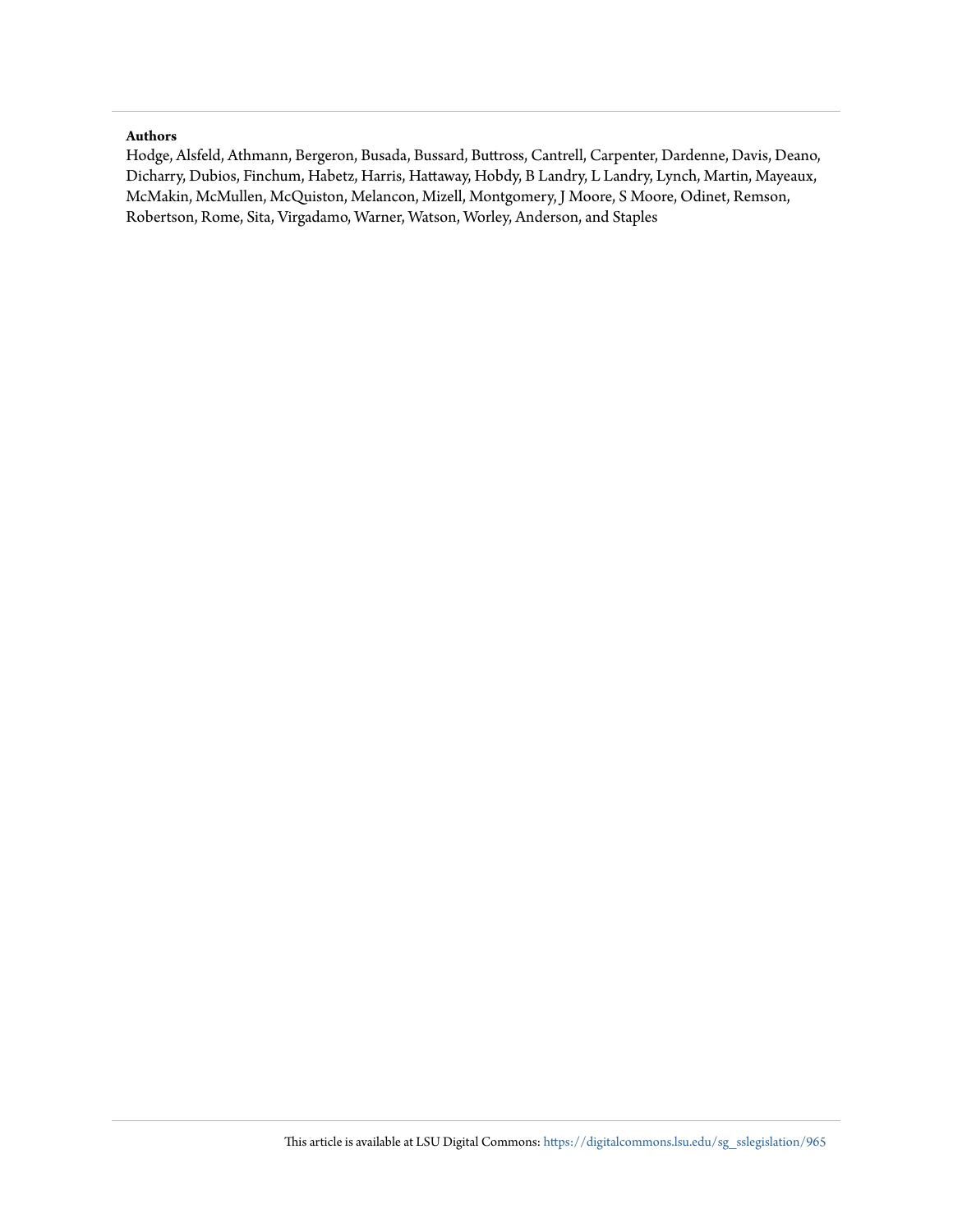LOUISIANA STATE UNIVERSITY

## **STUDENT SENATE**

**S06RS**

**SGR NO. 8**

BY: SENATORS HODGE, ALSFELD, ATHMANN, BERGERON, BUSADA, BUSSARD, **BUTTROSS, CANTRELL, CARPENTER, CHASSEE, CHATELAIN, DARDENNE,** DAVIS, DEANO, DICHARRY, DUBIOS, FINCHUM, HABETZ, HARRIS, HATTAWAY, HOBDY, B. LANDRY, L. LANDRY, LYNCH, MARTIN, MAYEAUX, MCMAKIN, MCMULLEN, MCQUISTON, MELANCON, MIZELL, MONTGOMERY, J. MOORE, S. MOORE, ODINET, REMSON, ROBERTSON, ROME, SITA, VIRGADAMO, WARNER, **WATSON, WORLEY, SPEAKER PRO-TEMPORE ANDERSON, SPEAKER STAPLES**

## **A RESOLUTION**

**TO URGE THE LSU BOARD OF SUPERVISORS TO INCLUDE STUDENT REPRESENTATION ON THE SEARCH COMMITTEE FOR THE LSU SYSTEM PRESIDENT.**

**PARAGRAPH 1:** WHEREAS, WILLIAM JENKINS RECENTLY ANNOUNCED HE WILL STEP DOWN AS THE PRESIDENT OF THE LSU SYSTEM, AND **PARAGRAPH 2:** WHEREAS, A SEARCH COMMITTEE WAS IMMEDIATELY FORMED FOR HIS REPLACEMENT THAT INCLUDED JOE AVERITT, A SHREVEPORT BUSINESSMAN; LOD COOK, A FORMER OIL COMPANY CEO; EDWARD G. HELM, A NEW ORLEANS DOCTOR; LOUISIANA SUPREME COURT JUSTICE KITTY KIMBALL; ROGER OGDEN, A

NEW ORLEANS DEVELOPER AND FORMER LSU BOARD CHAIRMAN; AARON SELBER, A SHREVEPORT BUSINESSMAN; JOHN SPAIN, VICE-PRESIDNET OF THE BATON ROUGE AREA FOUNDATION, JACQUI VINES, A REGIONAL VICE-PRESIDENT FOR COX COMMUNICATIONS; AND DAVID VOELKER, A NEW ORLEANS BUSINESSMAN AND UNO FOUNDATION MEMBER., AND

- **PARAGRAPH 3:** WHEREAS THERE IS NO STUDENT REPRESENTATION ON THE SEARCH COMMITTEE, AND
- **PARAGRAPH 4:** WHEREAS, THE LSU SYSTEM SERVES OVER 62,000 STUDENTS AT NINE DIFFERENT CAMPUSES, AND
- **PARAGRAPH 5:** WHEREAS, THE LSU SYSTEM PRESIDENT, AS THE PRINCIPAL EXECUTIVE OFFICER OF THE LSU SYSTEM, AFFECTS MANY CRUICIAL MATTERS OF INTEREST TO STUDENTS ON ALL LSU CAMPUSES, INCLUDING LSU A&M, AND
- **PARAGRAPH 6:** WHEREAS, THE SYSTEM PRESIDENT'S DUTIES INCLUDE DEFINING THE MISSION OF EACH CAMPUS, ESTABLISHING ADMINISTRATIVE POLICIES AND PROCEDURES, IMPLEMENTING EDUCATIONAL POLICIES, AND ASSUMING AND RETAINING CONTROL OVER ALL BUDGETS OF THE SYSTEM, AND
- **PARAGRAPH 7:** WHEREAS, IT IS CRUCIAL THAT STUDENTS HAVE A VOICE IN SELECTING THE PERSON WHO WILL LEAD THE LSU SYSTEM IN THE FUTURE.